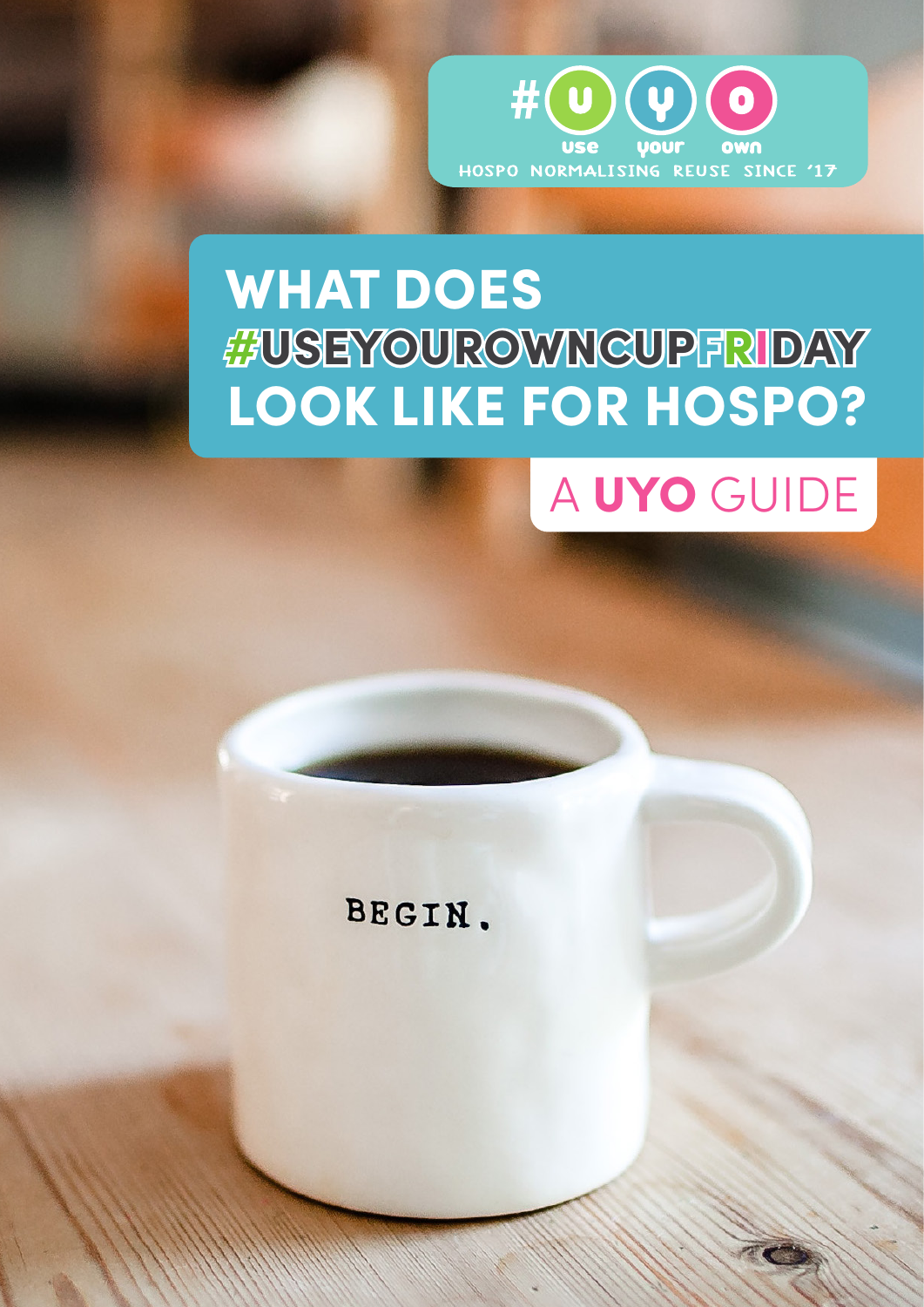Are you keen to start moving away from single use coffee cups?

If the answers are **NO**, this isn't for you...yet. If YES, hello, let's start. It's simple. Here's some things to consider and act upon.

### KEEP YOUR CREW H

Talk to your team. Explain the idea: on each Friday in April, you won't be handing over any single use coffee cups. None.

Display some signage and posters – we have some for you, under **GUIDES & SIGNS** on the UYO website – letting folks know it's coming, so staff aren't dealing with surprised coffee lovers.

Make the signs prominent, at point of enter and near the service area. Include messages of gratitude to the customers for working with you to reduce your footprint. Thank you for being a part of our commitment to reduce single use waste.

Start posting on social media – prepared customers are nice customers. Tag @uyo. nz and we will work our networks to amplify your messages.

Ask your baristas for their feedback when the month is over? Is this something they and you are keen to continue with, or increase to a trial month, or even take the plunge… and go forward without throwaways?

You will probably have a handful of walk outs. The important thing is that your staff know you expect this and that they have your 100% support. Let them know they are involved in something much more valuable than \$50 of coffee sales, and that you are grateful to them for their role in changing our relationship with throwaway culture.

Staff can always point to the signs, that is why we display them, but here some things they can say to customers who have not seen the prior notice when asked for a coffee:

"*We aren't serving disposable coffee cups this Friday/month/anymore as a way to reduce our single use waste, but we can offer you...*"

"*This Friday/week/month/from now on we aren't serving single use coffee cups but don't worry, you can borrow [a loan cup/ mug etc for free/for a refundable deposit] if you don't have time to dine in.*"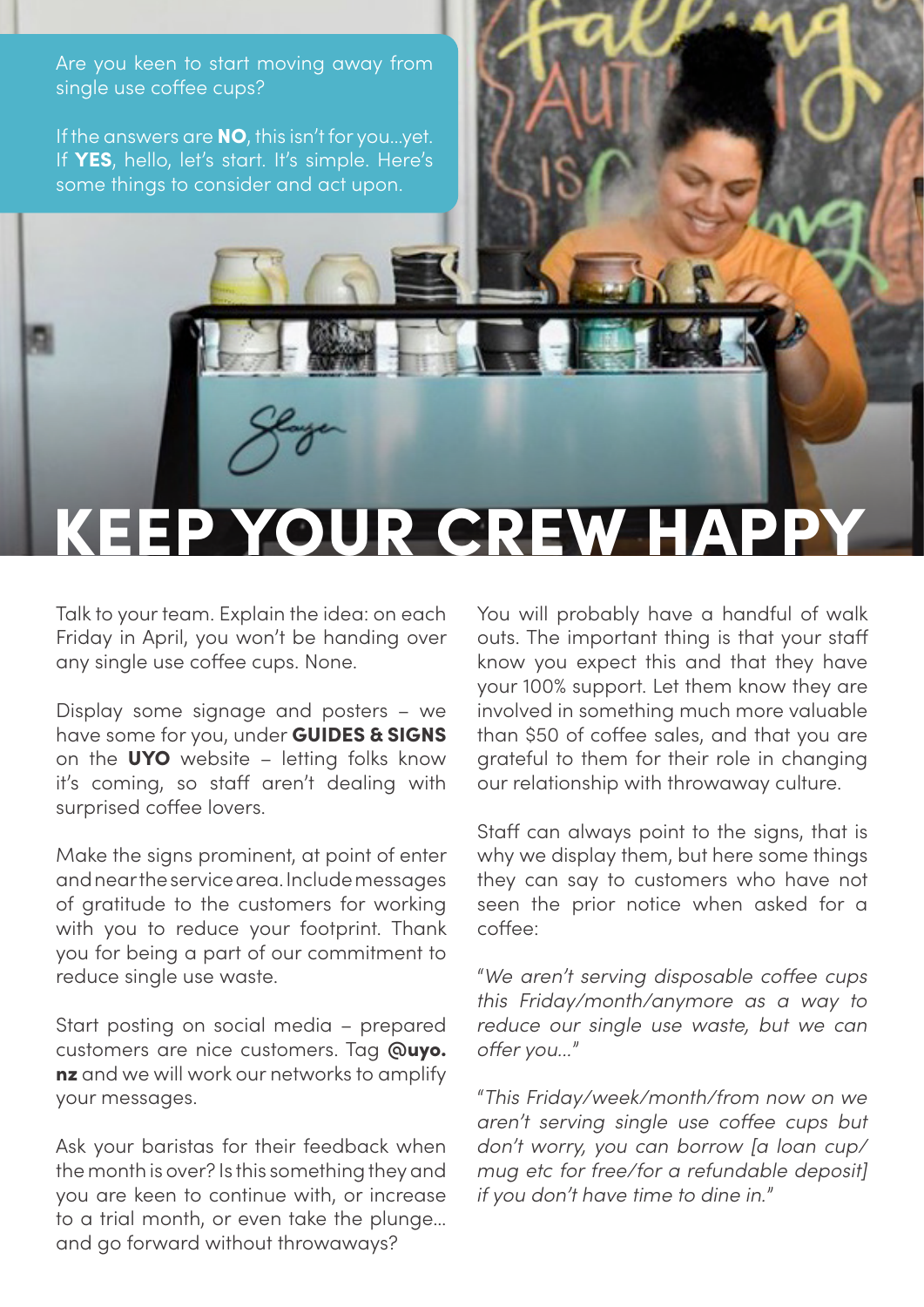## KEEP YOUR CUSTOMERS HAPPY

You know your people better than we do. For some cafes, just letting customers know it's coming is enough. But perhaps you want to make it sweeter?

Can you encourage or incentivise folks to make time to stay instead? This may just be conversations, or a small discount for dine in coffees? Chances are, folks will buy a muffin too…

Do you have reusable alternatives for those who simply have to run? Mugs to loan regulars? See our Mug Library guide for suggestions on how to make this happen with ease (Wellington waterfront and city centre, we can help you with free clean jars and mugs to loan, just get in touch).

Do you retail reusables, and if so, can you offer deals? Sell at cost, or at a reduced price?

Experience on past Use Your Own Cups Days has shown us that when cafes make it clear they will happily accept any clean cups, keep cups, jars, mugs from the office kitchen etc, the majority of customers will turn up with their own cups.

If you have a large volume of office workers as clients, let us know? We will approach them and connect with the right person to spread the word that reuse is the new normal. We have a kit for workplaces. You let us know where to send it and we will. Or feel free to pass on the information yourself.